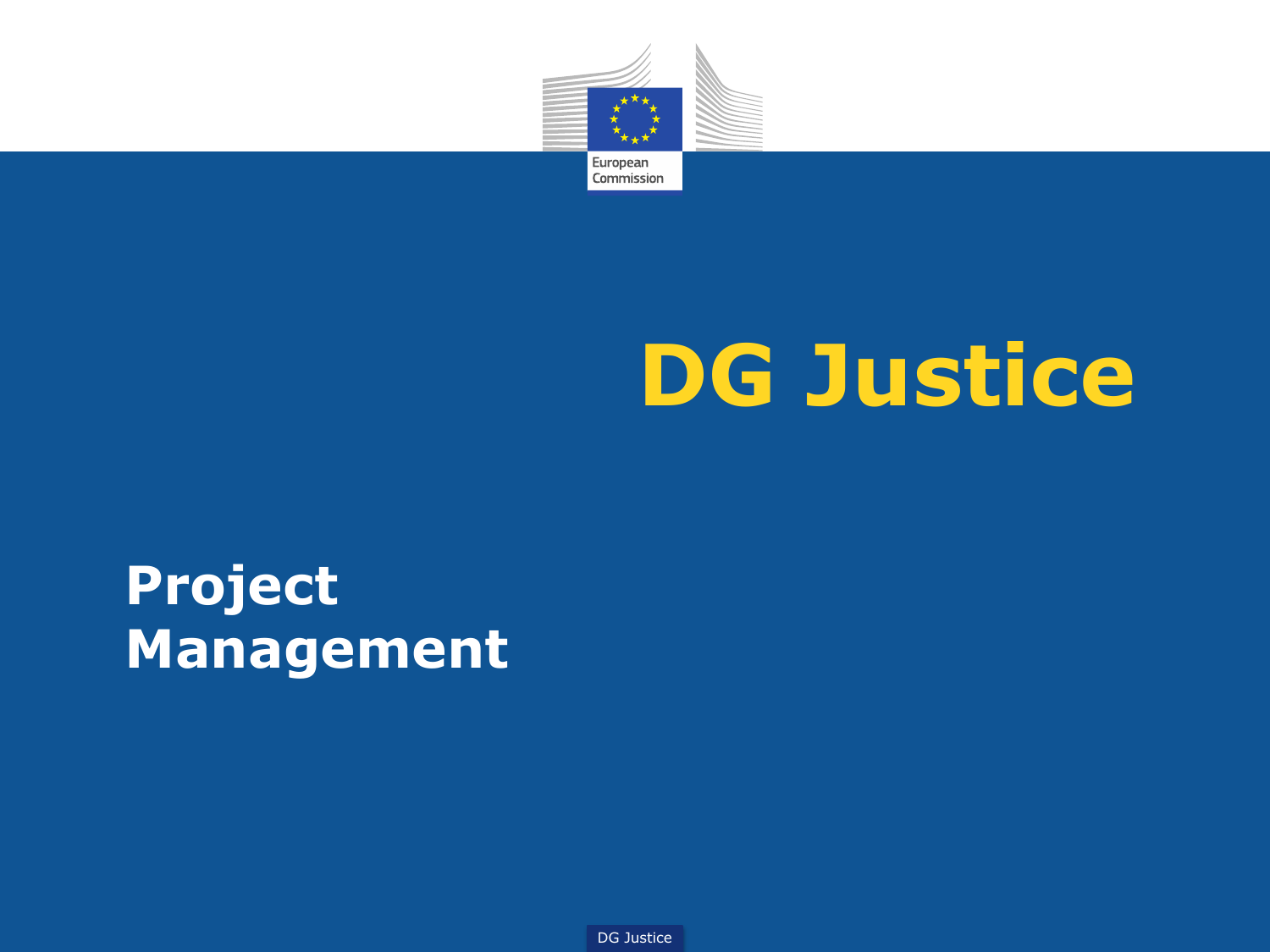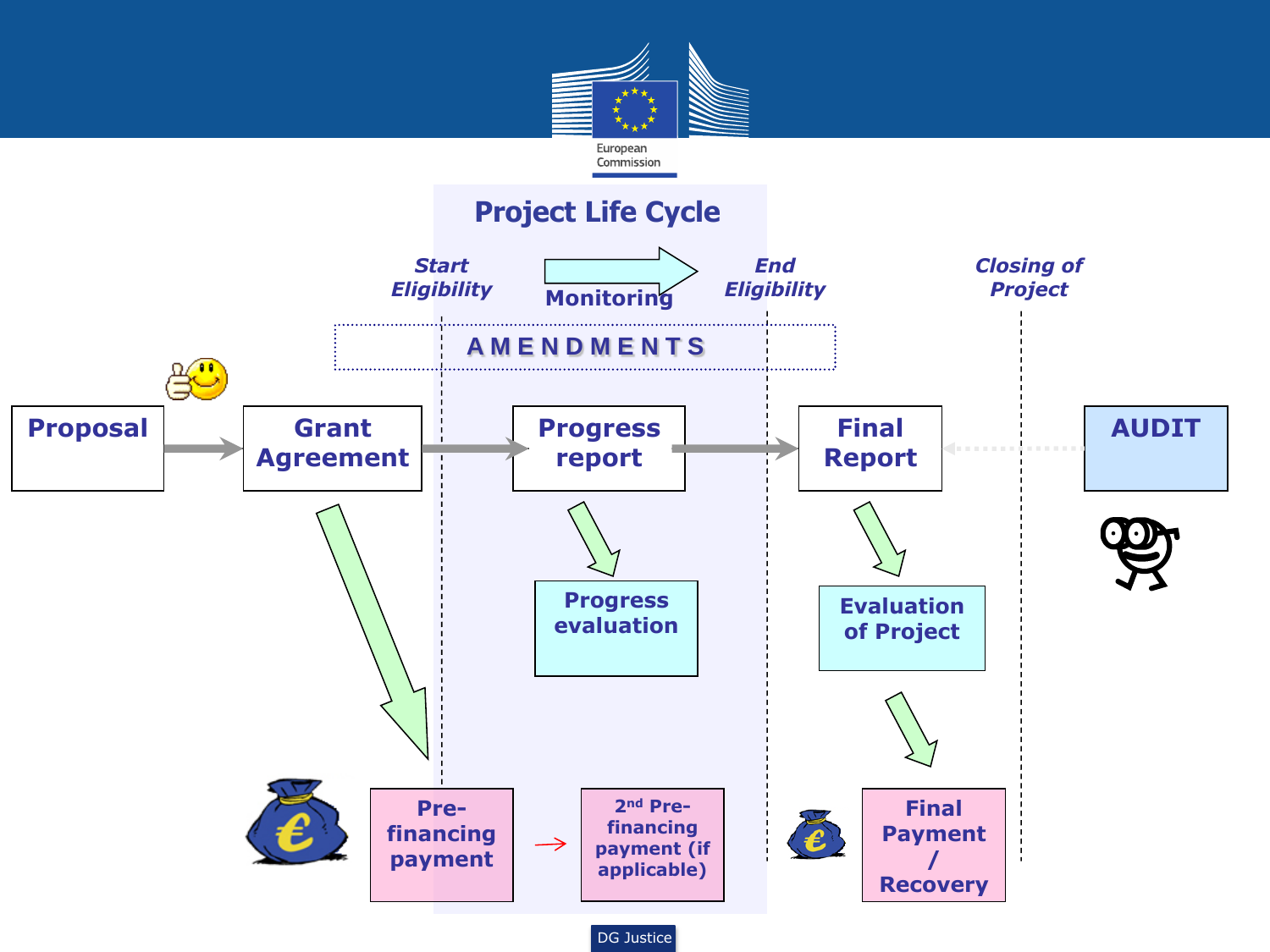

# **Progress Report**

- 15 March 2014
- Technical implementation report
- Summary financial statement

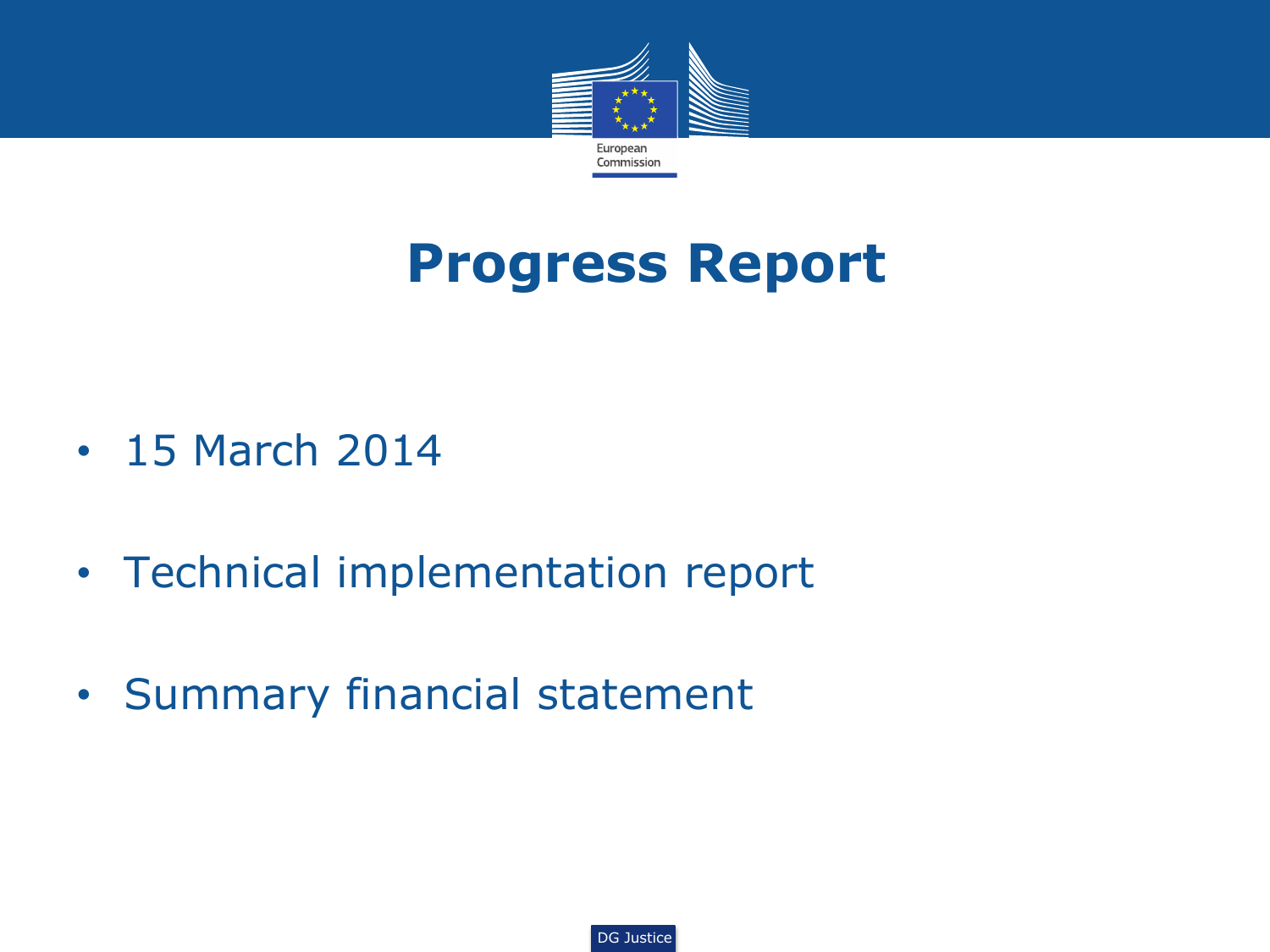

# **Final Report**

• 31 May 2015

### • Final technical implementation report

- o Narrative report
- o Meeting reports, presentations, signed attendance lists, etc.
- o Publications, products and any other planned deliverables

#### • Financial statement

- o Signed cost claim
- o Detailed budget execution List of expenses
- o Budget & execution summary
- o VAT declarations

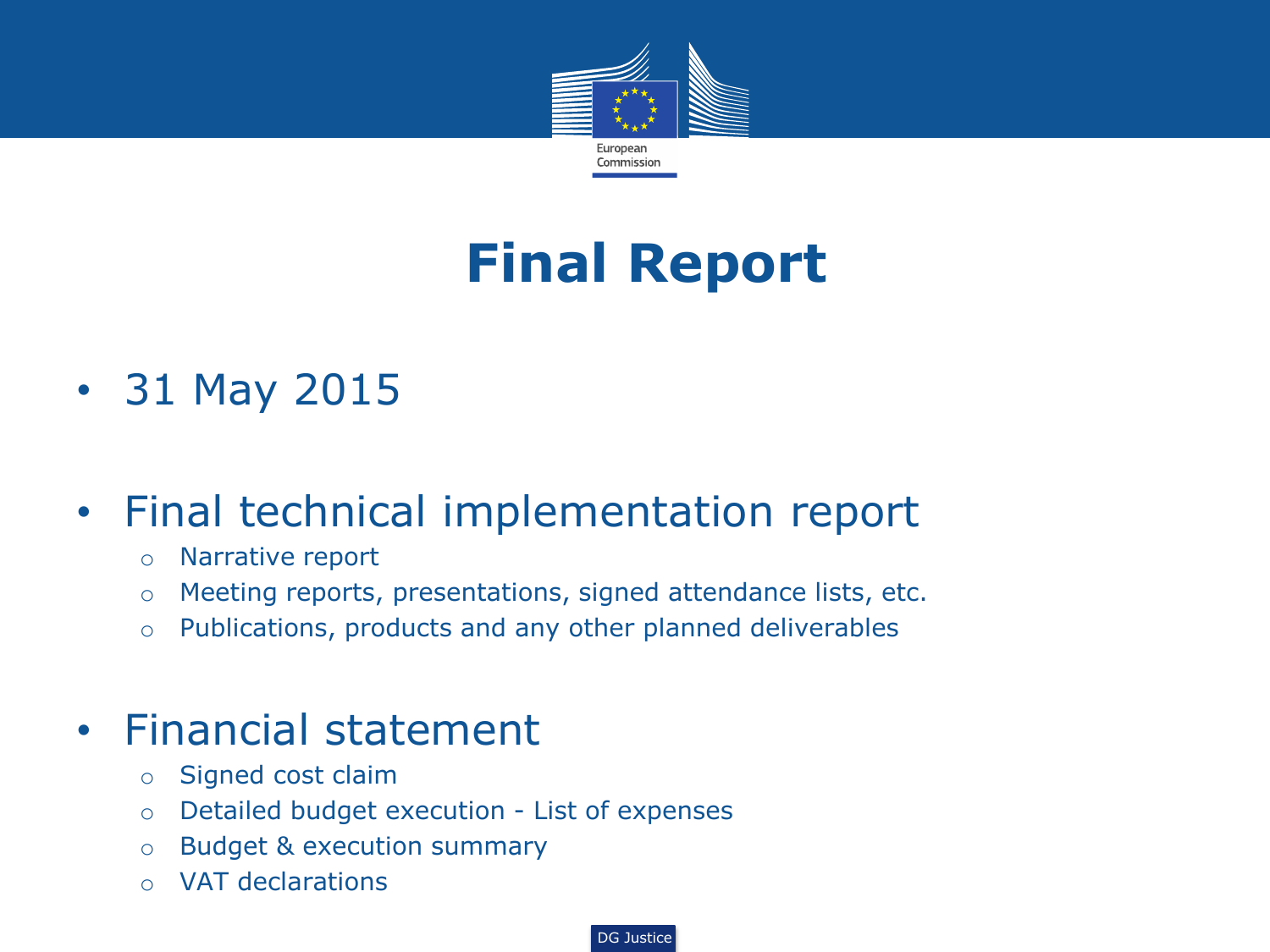

# **Evaluation of Reports**

- Policy Officer
	- $\triangleright$  Evaluation of the technical content of the Report and the results of the project
- Project Officer
	- $\triangleright$  Operational and administrative aspects and outputs
- Financial Officer
	- $\triangleright$  Eligibility of costs, implementation period, supporting documents, exchange rates, VAT, etc.

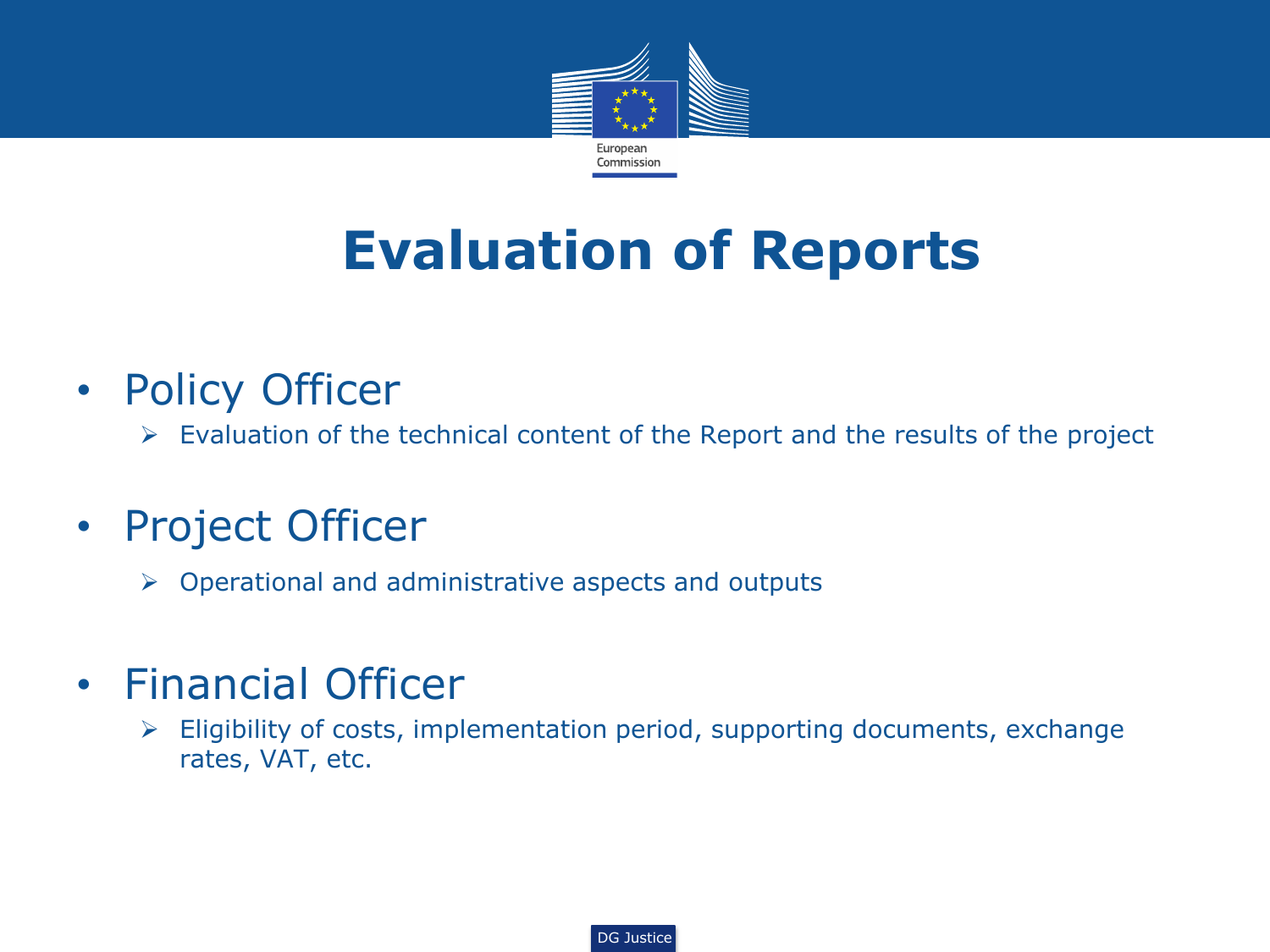

# **Reporting starts now !**

### • Supporting documents

- $\triangleright$  Financial supporting documents
- $\triangleright$  Dissemination material
- $\triangleright$  Meetings and events reports,
- $\triangleright$  Signed attendance lists
- $\triangleright$  Publications
- Financial statement

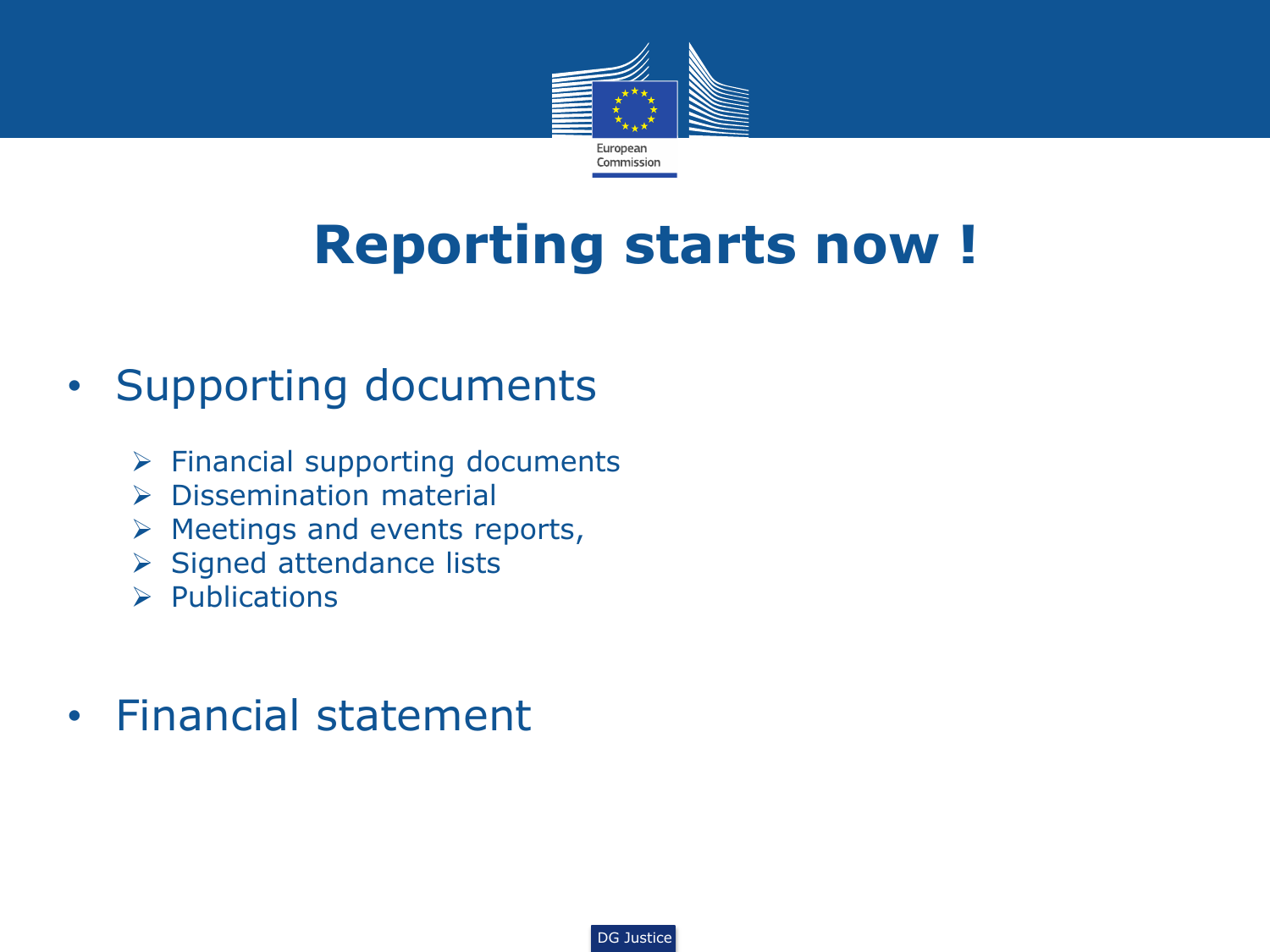

## **Recommendations**

- Study the grant agreement and the contractual obligations
- Study the management guide
- Read your project description again
- Monitor the timeline
- No changes unless they are absolutely necessary and the EC has agreed to them in writing